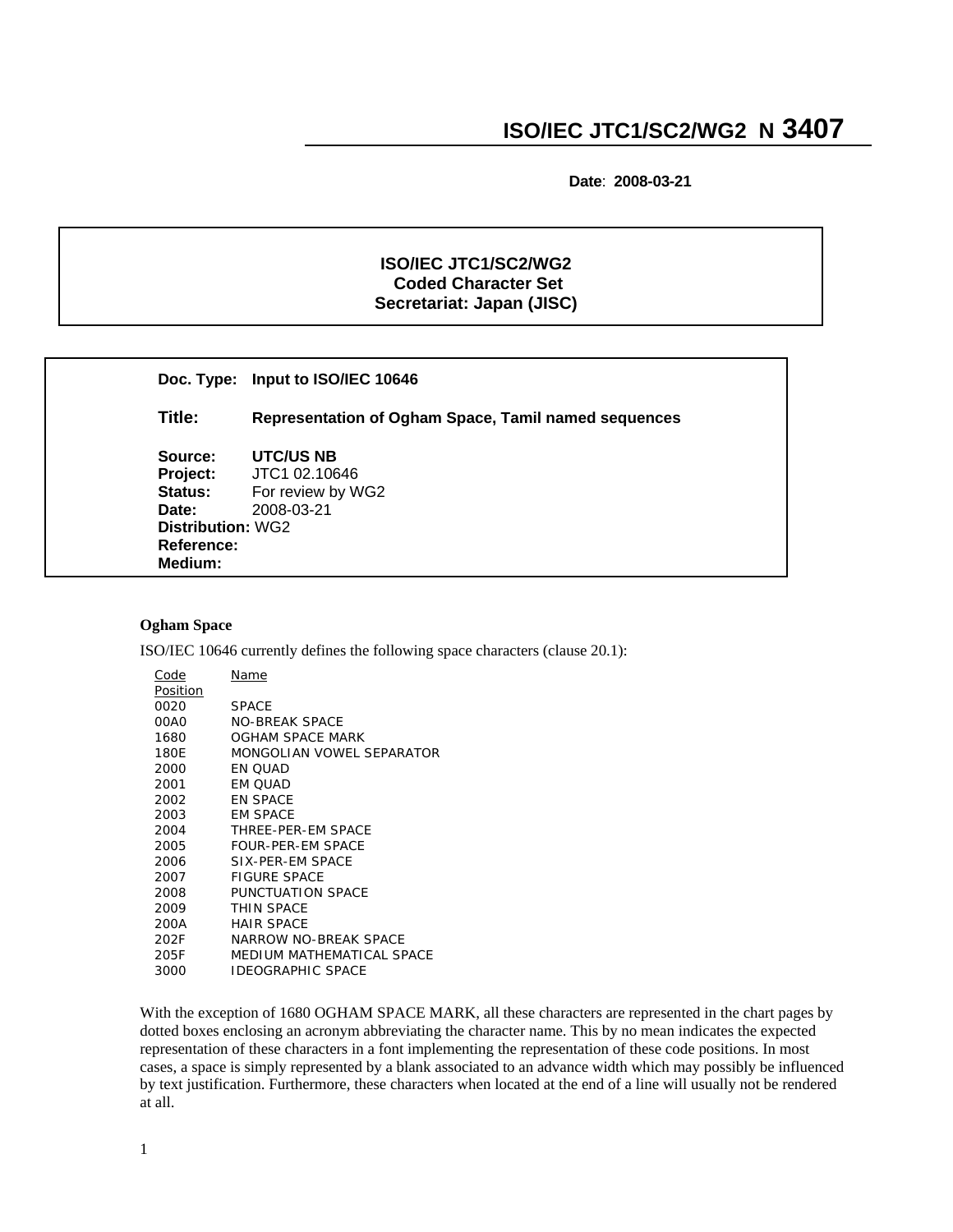For consistency reason, the Ogham Space Mark glyph located in the chart should be revised to adhere to the same principles used for the other space characters. However, because a stem is typically represented in Ogham fonts, it may be desirable to preserve that feature in the representative glyph. The UTC and the US NB would consider any of the following glyphs with a preference for the fourth one.



## **Tamil Named Sequences**

Tamil is less complex than some of the other Indic scripts, and both conceptually and in processing can be treated as an atomic set of elements: consonants, stand-alone vowels, and syllables. The following list shows these atomic elements, with the corresponding code positions. To facilitate implementation of Tamil it is desirable to provide them as named UCS Sequence Identifiers in clause 29 of the standard.

A visual display of these Tamil named sequences is available in the documentation for Unicode 5.1. See: <http://www.unicode.org/versions/Unicode5.1.0/>

| TAMIL CONSONANT K;             | 0B95 OBCD |           |  |  | TAMIL SYLLABLE NGO; 0B99 OBCA                                                                                                                                                                                                                       |           |  |
|--------------------------------|-----------|-----------|--|--|-----------------------------------------------------------------------------------------------------------------------------------------------------------------------------------------------------------------------------------------------------|-----------|--|
| TAMIL CONSONANT NG; 0B99 OBCD  |           |           |  |  | TAMIL SYLLABLE NGOO; 0B99 OBCB                                                                                                                                                                                                                      |           |  |
| TAMIL CONSONANT C;             | 0B9A 0BCD |           |  |  | TAMIL SYLLABLE NGAU; 0B99 OBCC                                                                                                                                                                                                                      |           |  |
| TAMIL CONSONANT NY; 0B9E 0BCD  |           |           |  |  |                                                                                                                                                                                                                                                     |           |  |
| TAMIL CONSONANT TT; OB9F OBCD  |           |           |  |  | TAMIL SYLLABLE CAA; 0B9A OBBE                                                                                                                                                                                                                       |           |  |
| TAMIL CONSONANT NN; 0BA3 0BCD  |           |           |  |  | TAMIL SYLLABLE CI;                                                                                                                                                                                                                                  | 0B9A OBBF |  |
| TAMIL CONSONANT T; 0BA4 0BCD   |           |           |  |  | TAMIL SYLLABLE CII; 0B9A 0BC0                                                                                                                                                                                                                       |           |  |
| TAMIL CONSONANT N;             | 0BA8 0BCD |           |  |  | TAMIL SYLLABLE CU; 0B9A 0BC1                                                                                                                                                                                                                        |           |  |
| TAMIL CONSONANT P; OBAA OBCD   |           |           |  |  | TAMIL SYLLABLE CUU; 0B9A 0BC2                                                                                                                                                                                                                       |           |  |
| TAMIL CONSONANT M; OBAE OBCD   |           |           |  |  | TAMIL SYLLABLE CE; 0B9A 0BC6                                                                                                                                                                                                                        |           |  |
| TAMIL CONSONANT Y; OBAF OBCD   |           |           |  |  | TAMIL SYLLABLE CEE; 0B9A 0BC7                                                                                                                                                                                                                       |           |  |
| TAMIL CONSONANT R; 0BB0 0BCD   |           |           |  |  | TAMIL SYLLABLE CAI; 0B9A 0BC8                                                                                                                                                                                                                       |           |  |
| TAMIL CONSONANT L; 0BB2 0BCD   |           |           |  |  | TAMIL SYLLABLE CO; 0B9A OBCA                                                                                                                                                                                                                        |           |  |
| TAMIL CONSONANT V; 0BB5 0BCD   |           |           |  |  | TAMIL SYLLABLE COO; OB9A OBCB                                                                                                                                                                                                                       |           |  |
| TAMIL CONSONANT LLL; 0BB4 0BCD |           |           |  |  | TAMIL SYLLABLE CAU; 0B9A 0BCC                                                                                                                                                                                                                       |           |  |
|                                |           |           |  |  |                                                                                                                                                                                                                                                     |           |  |
|                                |           |           |  |  |                                                                                                                                                                                                                                                     |           |  |
|                                |           |           |  |  |                                                                                                                                                                                                                                                     |           |  |
|                                |           |           |  |  |                                                                                                                                                                                                                                                     |           |  |
|                                |           |           |  |  |                                                                                                                                                                                                                                                     |           |  |
|                                |           |           |  |  |                                                                                                                                                                                                                                                     |           |  |
|                                |           |           |  |  |                                                                                                                                                                                                                                                     |           |  |
|                                |           |           |  |  |                                                                                                                                                                                                                                                     |           |  |
|                                |           |           |  |  |                                                                                                                                                                                                                                                     |           |  |
|                                |           |           |  |  |                                                                                                                                                                                                                                                     |           |  |
| TAMIL SYLLABLE KAA; 0B95 OBBE  |           |           |  |  | TAMIL SYLLABLE NYOO; OB9E OBCB                                                                                                                                                                                                                      |           |  |
| TAMIL SYLLABLE KI; 0B95 OBBF   |           |           |  |  | TAMIL SYLLABLE NYAU; 0B9E OBCC                                                                                                                                                                                                                      |           |  |
| TAMIL SYLLABLE KII; 0B95 0BC0  |           |           |  |  | TAMIL SYLLABLE TTAA; OB9F OBBE<br>TAMIL SYLLABLE TTI; OB9F OBBF<br>TAMIL SYLLABLE TTII; OB9F OBCO<br>TAMIL SYLLABLE TTU; OB9F OBC1<br>TAMIL SYLLABLE TTUU; OB9F OBC2<br>TAMIL SYLLABLE TTE; OB9F OBC6<br>TAMIL SYLLABLE TTEE; OB9F OBC6<br>TAMIL SY |           |  |
| TAMIL SYLLABLE KU; 0B95 0BC1   |           |           |  |  |                                                                                                                                                                                                                                                     |           |  |
| TAMIL SYLLABLE KUU; 0B95 0BC2  |           |           |  |  |                                                                                                                                                                                                                                                     |           |  |
| TAMIL SYLLABLE KE; 0B95 0BC6   |           |           |  |  |                                                                                                                                                                                                                                                     |           |  |
| TAMIL SYLLABLE KEE; 0B95 0BC7  |           |           |  |  |                                                                                                                                                                                                                                                     |           |  |
| TAMIL SYLLABLE KAI; 0B95 0BC8  |           |           |  |  |                                                                                                                                                                                                                                                     |           |  |
| TAMIL SYLLABLE KO; 0B95 OBCA   |           |           |  |  |                                                                                                                                                                                                                                                     |           |  |
| TAMIL SYLLABLE KOO; 0B95 OBCB  |           |           |  |  |                                                                                                                                                                                                                                                     |           |  |
| TAMIL SYLLABLE KAU; 0B95 OBCC  |           |           |  |  |                                                                                                                                                                                                                                                     |           |  |
|                                |           |           |  |  | TAMIL SYLLABLE TTO;                                                                                                                                                                                                                                 | OB9F OBCA |  |
| TAMIL SYLLABLE NGAA; 0B99 OBBE |           |           |  |  | TAMIL SYLLABLE TTOO; OB9F OBCB                                                                                                                                                                                                                      |           |  |
| TAMIL SYLLABLE NGI; 0B99 OBBF  |           |           |  |  | TAMIL SYLLABLE TTAU; OB9F OBCC                                                                                                                                                                                                                      |           |  |
| TAMIL SYLLABLE NGII; 0B99 0BC0 |           |           |  |  |                                                                                                                                                                                                                                                     |           |  |
| TAMIL SYLLABLE NGU; 0B99 0BC1  |           |           |  |  | TAMIL SYLLABLE NNAA;<br>TAMIL SYLLABLE NNI;<br>TAMIL SYLLABLE NNII;<br>TAMIL SYLLABLE NNU;<br>TAMIL SYLLABLE NNU;<br>TAMIL SYLLABLE NNAA; OBA3 OBBE                                                                                                 |           |  |
| TAMIL SYLLABLE NGUU; 0B99 0BC2 |           |           |  |  |                                                                                                                                                                                                                                                     | OBA3 OBBF |  |
| TAMIL SYLLABLE NGE;            |           | 0B99 0BC6 |  |  | TAMIL SYLLABLE NNII; 0BA3 0BC0                                                                                                                                                                                                                      |           |  |
| TAMIL SYLLABLE NGEE; 0B99 0BC7 |           |           |  |  |                                                                                                                                                                                                                                                     | 0BA3 0BC1 |  |
| TAMIL SYLLABLE NGAI; 0B99 0BC8 |           |           |  |  | TAMIL SYLLABLE NNUU; 0BA3 0BC2                                                                                                                                                                                                                      |           |  |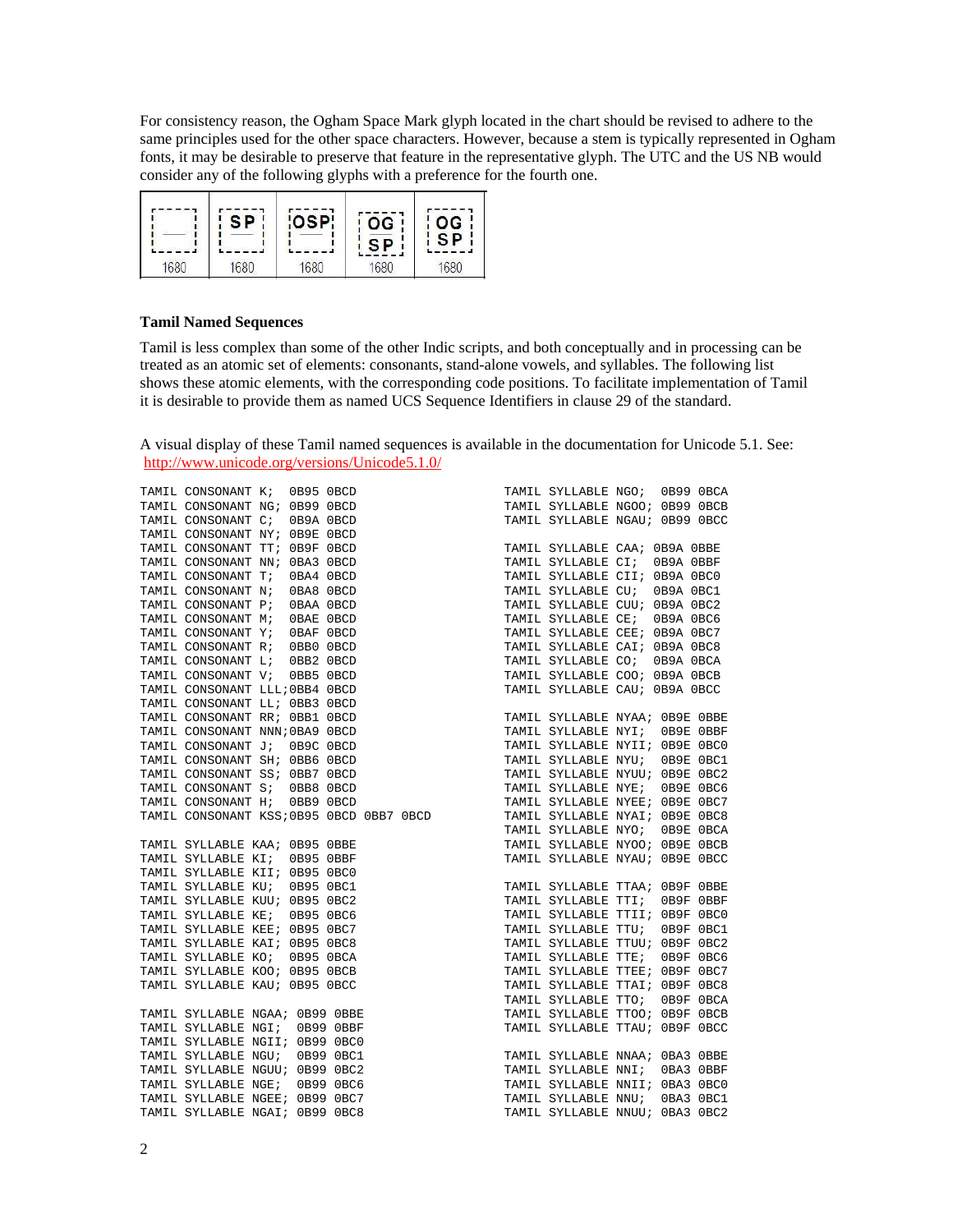TAMIL SYLLABLE NNE; 0BA3 0BC6 TAMIL SYLLABLE NNEE; 0BA3 0BC7 TAMIL SYLLABLE NNAI; 0BA3 0BC8 TAMIL SYLLABLE NNO; 0BA3 0BCA TAMIL SYLLABLE NNOO; 0BA3 0BCB TAMIL SYLLABLE NNAU; 0BA3 0BCC TAMIL SYLLABLE TAA; 0BA4 0BBE TAMIL SYLLABLE TI; 0BA4 0BBF TAMIL SYLLABLE TII; 0BA4 0BC0 TAMIL SYLLABLE TU; 0BA4 0BC1 TAMIL SYLLABLE TUU; 0BA4 0BC2 TAMIL SYLLABLE TE; 0BA4 0BC6 TAMIL SYLLABLE TEE; 0BA4 0BC7 TAMIL SYLLABLE TAI; 0BA4 0BC8 TAMIL SYLLABLE TO; 0BA4 0BCA TAMIL SYLLABLE TOO; 0BA4 0BCB TAMIL SYLLABLE TAU; 0BA4 0BCC TAMIL SYLLABLE NAA; 0BA8 0BBE TAMIL SYLLABLE NI; 0BA8 0BBF TAMIL SYLLABLE NII; 0BA8 0BC0 TAMIL SYLLABLE NU; 0BA8 0BC1 TAMIL SYLLABLE NUU; 0BA8 0BC2 TAMIL SYLLABLE NE; 0BA8 0BC6 TAMIL SYLLABLE NEE; 0BA8 0BC7 TAMIL SYLLABLE NAI; 0BA8 0BC8 TAMIL SYLLABLE NO; 0BA8 0BCA TAMIL SYLLABLE NOO; 0BA8 0BCB TAMIL SYLLABLE NAU; 0BA8 0BCC TAMIL SYLLABLE PAA; 0BAA 0BBE TAMIL SYLLABLE PI; 0BAA 0BBF TAMIL SYLLABLE PII; 0BAA 0BC0 TAMIL SYLLABLE PU; 0BAA 0BC1 TAMIL SYLLABLE PUU; 0BAA 0BC2 TAMIL SYLLABLE PE; 0BAA 0BC6 TAMIL SYLLABLE PEE; 0BAA 0BC7 TAMIL SYLLABLE PAI; 0BAA 0BC8 TAMIL SYLLABLE PO; 0BAA 0BCA TAMIL SYLLABLE POO; 0BAA 0BCB TAMIL SYLLABLE PAU; 0BAA 0BCC TAMIL SYLLABLE MAA; 0BAE 0BBE TAMIL SYLLABLE MI; 0BAE 0BBF TAMIL SYLLABLE MIT; OBAE OBCO TAMIL SYLLABLE MU; 0BAE 0BC1 TAMIL SYLLABLE MUU; 0BAE 0BC2 TAMIL SYLLABLE ME; 0BAE 0BC6 TAMIL SYLLABLE MEE; 0BAE 0BC7 TAMIL SYLLABLE MAI; 0BAE 0BC8 TAMIL SYLLABLE MO; 0BAE 0BCA TAMIL SYLLABLE MOO; 0BAE 0BCB TAMIL SYLLABLE MAU; 0BAE 0BCC TAMIL SYLLABLE YAA; 0BAF 0BBE TAMIL SYLLABLE YI; 0BAF 0BBF TAMIL SYLLABLE YII; 0BAF 0BC0 TAMIL SYLLABLE YU; 0BAF 0BC1 TAMIL SYLLABLE YUU; OBAF OBC2 TAMIL SYLLABLE YE; 0BAF 0BC6 TAMIL SYLLABLE YEE; 0BAF 0BC7 TAMIL SYLLABLE YAI; 0BAF 0BC8 TAMIL SYLLABLE YO; 0BAF 0BCA TAMIL SYLLABLE YOO; 0BAF 0BCB TAMIL SYLLABLE YAU; 0BAF 0BCC TAMIL SYLLABLE RAA; 0BB0 0BBE TAMIL SYLLABLE RI; 0BB0 0BBF TAMIL SYLLABLE RII; 0BB0 0BC0 TAMIL SYLLABLE RU; 0BB0 0BC1

TAMIL SYLLABLE RUU; 0BB0 0BC2 TAMIL SYLLABLE RE; 0BB0 0BC6 TAMIL SYLLABLE REE; 0BB0 0BC7 TAMIL SYLLABLE RAI; 0BB0 0BC8 TAMIL SYLLABLE RO; 0BB0 0BCA TAMIL SYLLABLE ROO; 0BB0 0BCB TAMIL SYLLABLE RAIL: OBBO OBCC TAMIL SYLLABLE LAA; 0BB2 0BBE TAMIL SYLLABLE LI; 0BB2 0BBF TAMIL SYLLABLE LII; 0BB2 0BC0 TAMIL SYLLABLE LU; 0BB2 0BC1 TAMIL SYLLABLE LUU; 0BB2 0BC2 TAMIL SYLLABLE LE; 0BB2 0BC6 TAMIL SYLLABLE LEE; 0BB2 0BC7 TAMIL SYLLABLE LAI; OBB2 OBC8 TAMIL SYLLABLE LO; 0BB2 0BCA TAMIL SYLLABLE LOO; 0BB2 0BCB TAMIL SYLLABLE LAU; 0BB2 0BCC TAMIL SYLLABLE VAA; 0BB5 0BBE TAMIL SYLLABLE VI; 0BB5 0BBF TAMIL SYLLABLE VII; 0BB5 0BC0 TAMIL SYLLABLE VU; 0BB5 0BC1 TAMIL SYLLABLE VUU; 0BB5 0BC2 TAMIL SYLLABLE VE; 0BB5 0BC6 TAMIL SYLLABLE VEE; 0BB5 0BC7 TAMIL SYLLABLE VAI; 0BB5 0BC8 TAMIL SYLLABLE VO; 0BB5 0BCA TAMIL SYLLABLE VOO; 0BB5 0BCB TAMIL SYLLABLE VAU; 0BB5 0BCC TAMIL SYLLABLE LLLAA; 0BB4 0BBE TAMIL SYLLABLE LLLI; 0BB4 0BBF TAMIL SYLLABLE LLLII; 0BB4 0BC0 TAMIL SYLLABLE LLLU; 0BB4 0BC1 TAMIL SYLLABLE LLLUU; 0BB4 0BC2 TAMIL SYLLABLE LLLE; 0BB4 0BC6 TAMIL SYLLABLE LLLEE; 0BB4 0BC7 TAMIL SYLLABLE LLLAI; 0BB4 0BC8 TAMIL SYLLABLE LLLO; 0BB4 0BCA TAMIL SYLLABLE LLLOO; 0BB4 0BCB TAMIL SYLLABLE LLLAU; 0BB4 0BCC TAMIL SYLLABLE LLAA; 0BB3 0BBE TAMIL SYLLABLE LLI; 0BB3 0BBF TAMIL SYLLABLE LLII; 0BB3 0BC0 TAMIL SYLLABLE LLU; 0BB3 0BC1 TAMIL SYLLABLE LLUU; 0BB3 0BC2 TAMIL SYLLABLE LLE; 0BB3 0BC6 TAMIL SYLLABLE LLEE; 0BB3 0BC7 TAMIL SYLLABLE LLAI; 0BB3 0BC8 TAMIL SYLLABLE LLO; 0BB3 0BCA TAMIL SYLLABLE LLOO; 0BB3 0BCB TAMIL SYLLABLE LLAU; 0BB3 0BCC TAMIL SYLLABLE RRAA; 0BB1 0BBE TAMIL SYLLABLE RRI; 0BB1 0BBF TAMIL SYLLABLE RRII; 0BB1 0BC0 TAMIL SYLLABLE RRU; 0BB1 0BC1 TAMIL SYLLABLE RRUU; 0BB1 0BC2 TAMIL SYLLABLE RRE; 0BB1 0BC6 TAMIL SYLLABLE RREE; 0BB1 0BC7 TAMIL SYLLABLE RRAI; 0BB1 0BC8 TAMIL SYLLABLE RRO; 0BB1 0BCA TAMIL SYLLABLE RROO; 0BB1 0BCB TAMIL SYLLABLE RRAU; 0BB1 0BCC TAMIL SYLLABLE NNNAA; 0BA9 0BBE TAMIL SYLLABLE NNNI; 0BA9 0BBF TAMIL SYLLABLE NNNII; 0BA9 0BC0